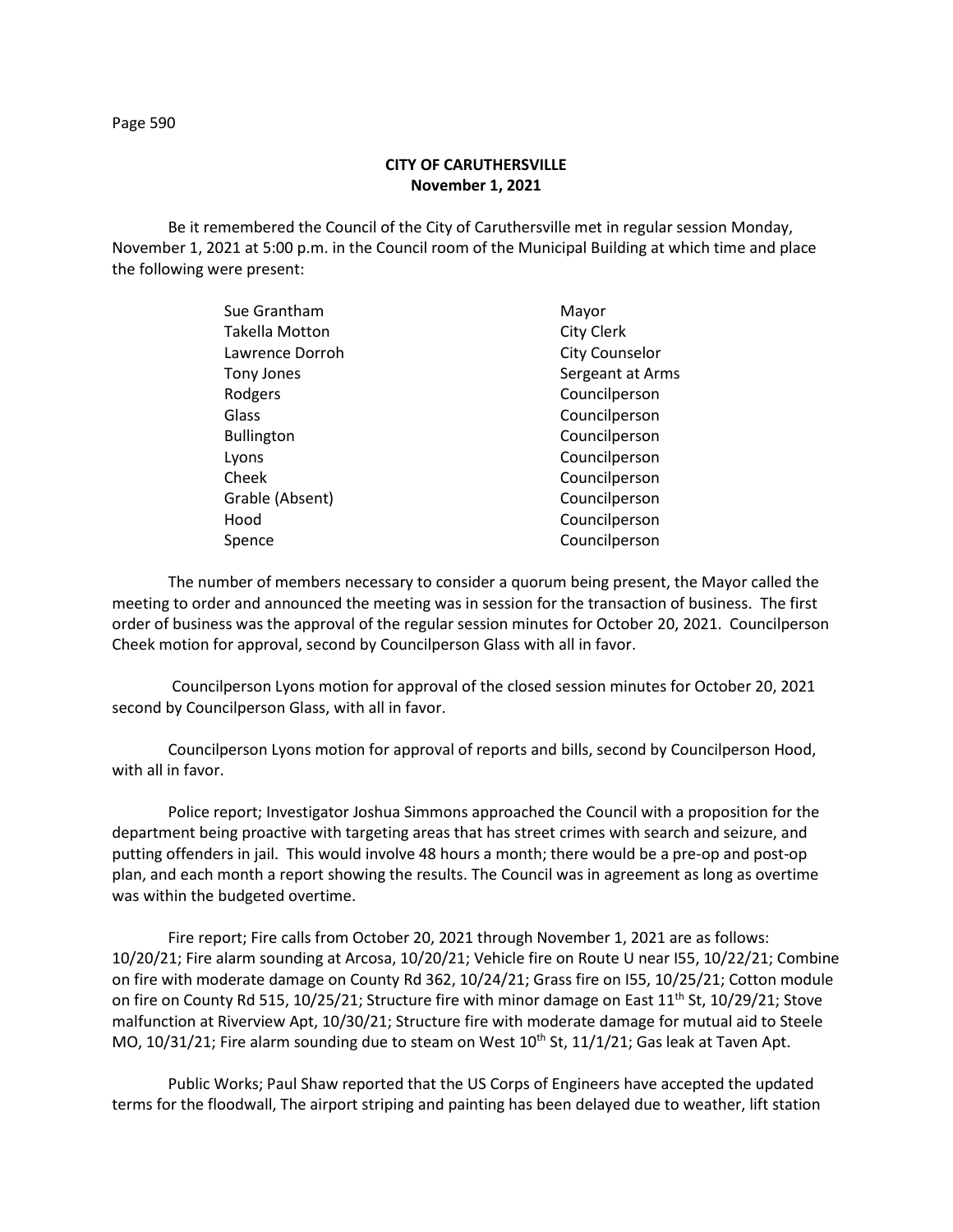improvements have started on  $3<sup>rd</sup>$  St, An inspection is on hold for the airport insurance because of new guidelines that has put them behind, Winterizing pits and different areas are being done that need it, Crews have repaired seven copper setters and a leak and sewer, Crews have also repaired 10 trees for the River Lights with 19 left to do.

Code Enforcement; Barry Gilmore reported that the mowing would be shutting down shortly, he had talks with the architects with Cedric the Entertainer and the Casino, and things are moving along. There were also notices sent out to property owners for a special tax issued against properties for nuisance abatement.

Parks & Recreation; Lamonte Bell reported that he made a trip to Sikeston to ask about their policy for their 24 hour access program. At this time they're not participating or have a policy, but are looking towards in doing so. They do have a program in place for helping low income families with membership, and Mr. Bell will be meeting with the Director within a week to discuss their programs. Councilperson Bullington interjected perhaps if the 24 hour access was done maybe it could be done through the winter months, and the Recreation Center could shut down early to save money with the low usage.

Library report; Teresa Tidwell reported that the Secretary of State, Jay Ashcroft would be visiting the Library Tuesday, November 2, 2021 at 3:00 p.m. Mr. Ashcroft is very supportive of Missouri libraries; everyone is welcomed to come out for the visitation.

Collector report; Paige Gillock reported collections from October 1, 2021 through October 31, 2021 as follows: Real Estate \$583.86, Personal Property \$819.92, Miscellaneous \$690.21, Total Taxes \$1760.80, Fees \$333.19, Total Collections \$2,093.99. Ms. Gillock stated that all tax bills would be mailed out by the end of the week.

Budget report; Jimmy Lyons reported that the Finance Committee would be meeting with the department managers to go over the recommended changes that needs to take place for the financial stability of the City. Councilperson Cheek made motion to adopt the budget set forth by Councilperson Lyons, second by Councilperson Lyons, which resulted in the following vote:

| Rodgers    | Yes | Glass | Yes |
|------------|-----|-------|-----|
| Bullington | Yes | Lyons | Yes |
| Cheek      | Yes | Hood  | Yes |
| Spence     | Yes |       |     |

Councilperson Rodgers made motion to accept the recommendations of the Finance Committee, second by Councilperson Hood, which resulted in the following vote:

| Rodgers           | Yes | Glass | Yes  |
|-------------------|-----|-------|------|
| <b>Bullington</b> | Yes | Lyons | Yes  |
| Cheek             | Yes | Hood  | Yes. |
| Spence            | Yes |       |      |